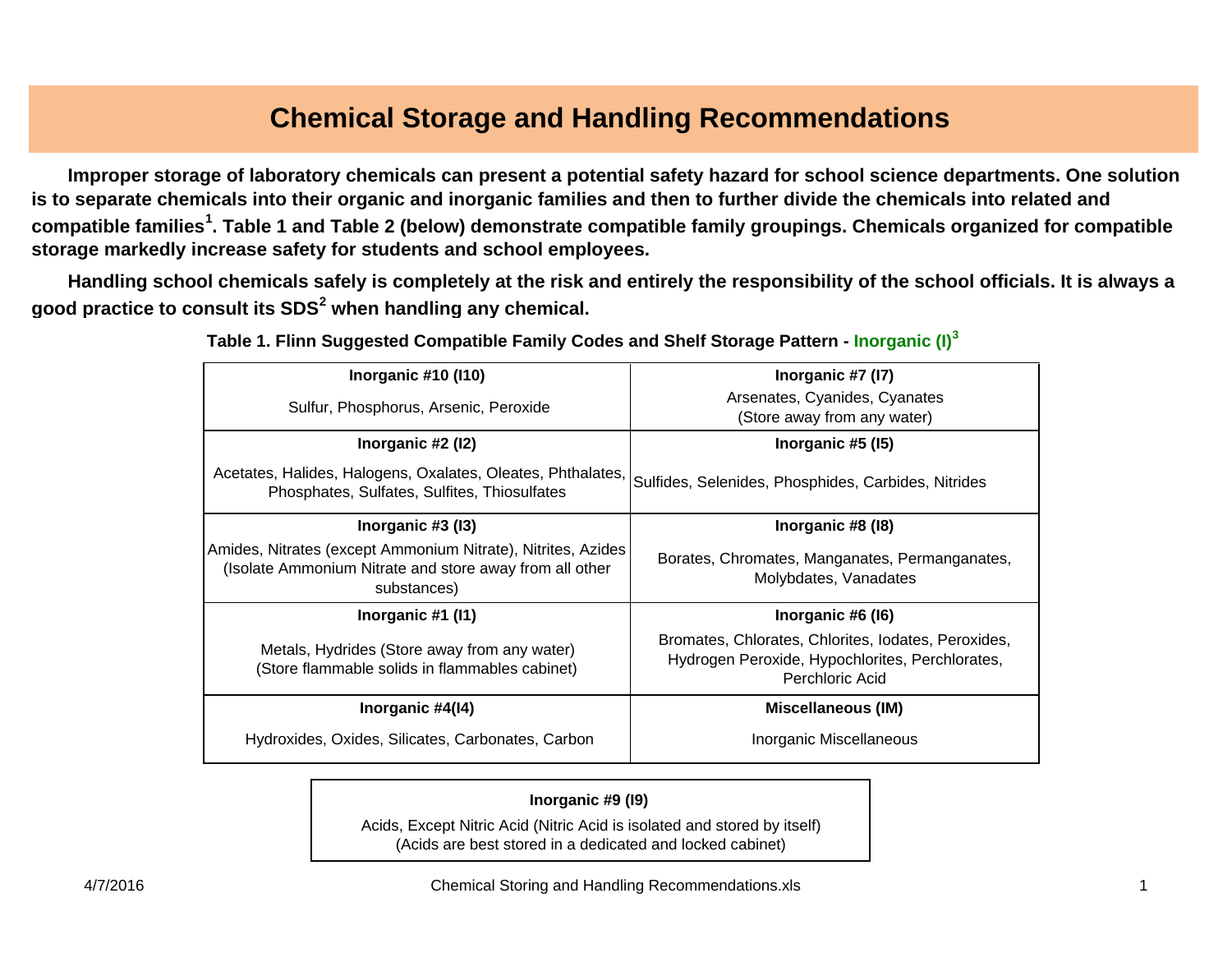| Organic #2 (O2)<br>Alcohols, Glycols, Sugars, Amines, Amides, Imines, Imides<br>(Stored flammables in a dedicated cabinets)         | Organic #8 (O8)<br>Phenols, Cresols                                                                          |
|-------------------------------------------------------------------------------------------------------------------------------------|--------------------------------------------------------------------------------------------------------------|
| Organic #3 (03)<br>Hydrocarbons, Esters, Aldehydes, Oils<br>(Store flammables in a dedicated cabinet)                               | Organic #6 (O6)<br>Peroxides, Hydroperoxides, Azides                                                         |
| Organic #4 (O4)<br>Ethers, Ketones, Ketenes, ethylene Oxide, Halogenated<br>Hydrocarbons (Stored flammables in a dedicated cabinet) | Organic #1 (01)<br>Acids, Amino Acids, Anhydrides, Peracids<br>(Store certain organic acids in acid cabinet) |
| Organic #5 (05)<br>Epoxy Compounds, Isocyanates                                                                                     | Organic #9 (O9)<br>Dyes, Stains, Indicators<br>(Store alcohol-based solutions in flammables cabinet)         |
| <b>Organic #7 (O7)</b><br>Sulfide, Polysulfides, etc.                                                                               | Miscellaneous (OM)<br>Organic Miscellaneous                                                                  |

### **Table 2. Flinn Suggested Compatible Family Codes and Shelf Storage Pattern - Organic (O)<sup>4</sup>**

Organic #2 (Alcohols, Glycols etc.); Organic #3 ( Hydrocarbons, etc.) Organic #4 (Ethers, Ketones, etc.); Organic #9 (Alcohol-based Indicators, etc.) Should be stored in a flammables cabinet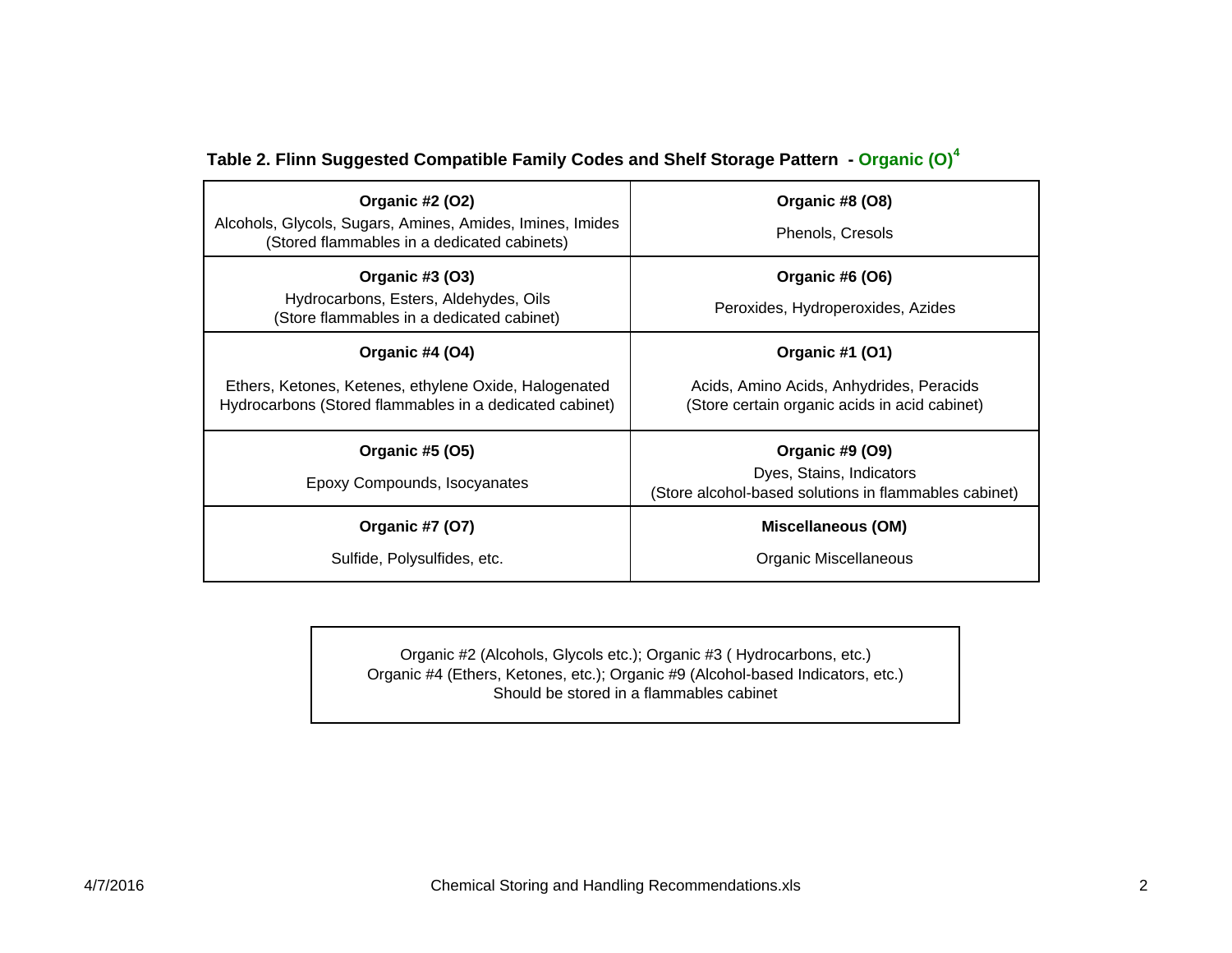## **Potential Risks for Storage or Mixing of Incompatible Chemicals**

 **When certain chemicals are stored or mixed together, violent reactions may occur because the chemicals are unsuitable for mixing or are incompatible. No single method of determining chemical compatibility is perfect. The reasons are varied, however the main cause is that many chemicals belong to more than one hazard class. This can lead to confusion as to which class is appropriate for the chemical in question. The hazard class can change depending on factors such as quantity of chemicals and other chemicals in the storage area. Not all chemicals in a given class are compatible. For example: sodium dichloroisocyanurate and calcium hyperchlorite are both oxidizers, yet the mixing of these two chemicals can lead to the formation of nitrogen trichloride, a shock sensitive explosive. The sheer number of exceptions to any classification scheme prevents listing all of them in a convenient reference table.**

 **The mixing of incompatible chemicals in a waste container can form an explosive mixture. If a bottle breaks in a waste storage area where incompatibles are/were present, the results could be disastrous. Remember, incompatible bottles of waste chemicals should be stored separately. The objective is to avoid accidents in the laboratory.**

 **The chemicals listed in Table 3, Table 4, and Table 5 are not intended to be all inclusive and should not be considered complete. They include only the most common incompatible combinations. The absence of a chemical from this list should not be taken to indicate that it is safe to mix it with any other chemicals! (consult a chemical's SDS for additional guidance).**

 **The chemicals listed in the following table react violently when they come into contact with each other and must not be stored together.** 

| <b>Chemicals</b> | <b>Incompatible with</b>                                                                         |
|------------------|--------------------------------------------------------------------------------------------------|
| Acetic acids     | Chromium oxide, nitric acid, perchloric acid, peroxides, permanganates, alcohol, ethylene glycol |
| Acetic anhydride | Hydroxyl-containing compounds e.g. ethylene glycol, perchloric acid                              |
| Acetone          | Concentrated nitric acid and sulfuric acid mixtures, hydrogen peroxide                           |

**Table 3. Common Incompatible Chemical Combinations<sup>5</sup>**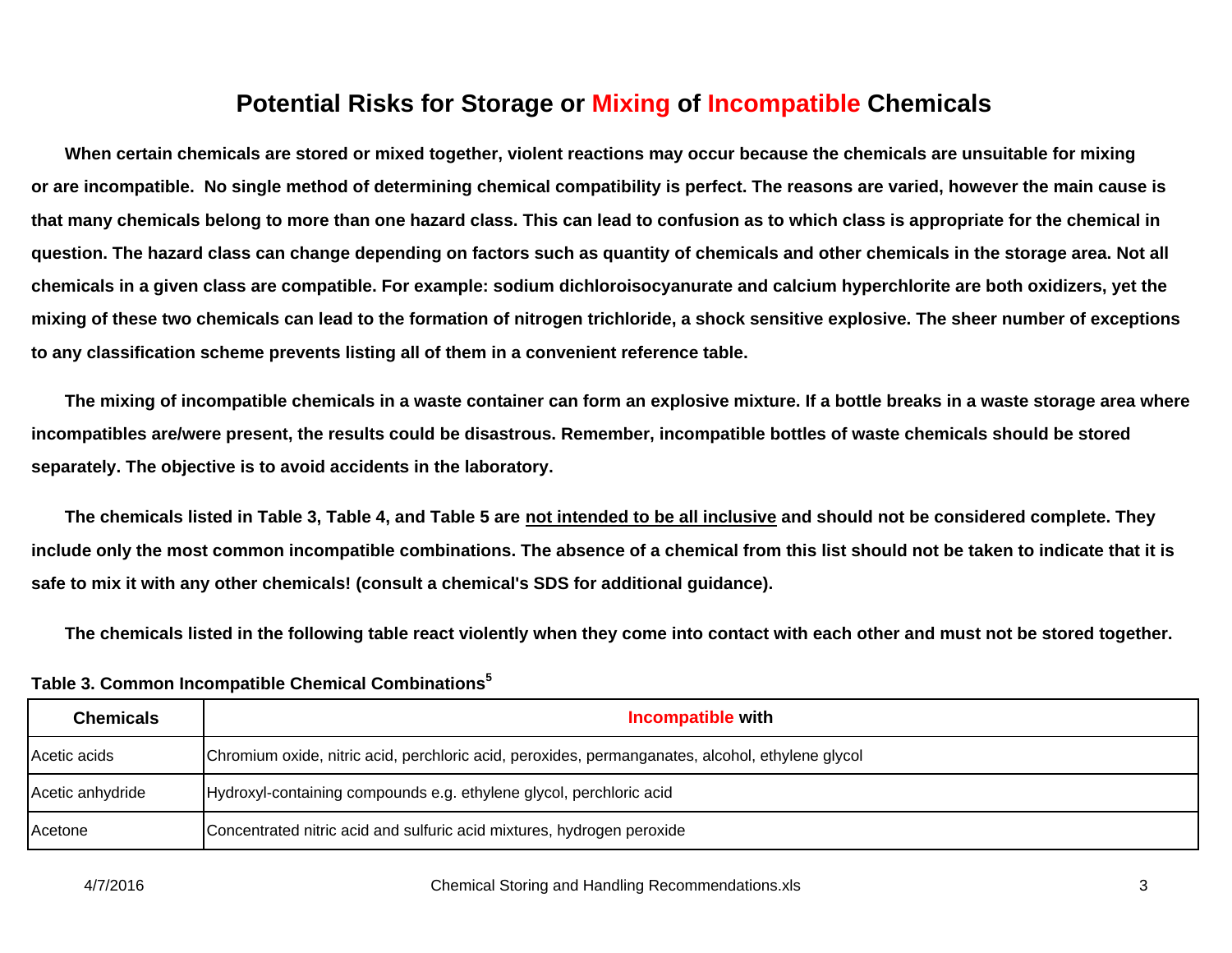| Acetylene                            | Chlorine, bromine, fluorine, copper, silver                                                                                                                                                                |  |
|--------------------------------------|------------------------------------------------------------------------------------------------------------------------------------------------------------------------------------------------------------|--|
| Activated carbon                     | Calcium hypochlorite, oxidizing agents                                                                                                                                                                     |  |
| Alkali metals                        | Water, carbon tetrachloride and other halogenated alkanes, carbon dioxide, halogens. (Do not use water or foam extinguishers for fires involving<br>these metals use the appropriate Class D extinguisher. |  |
| Aluminum                             | All oxidizing agents, acids, alkalis, halogenated hydrocarbons, peroxides                                                                                                                                  |  |
| Aluminum alkyls                      | Water                                                                                                                                                                                                      |  |
| Ammonia, liquid or gas               | Chlorine, calcium hypochlorite, iodine, bromine, hydrogen fluoride                                                                                                                                         |  |
| Ammonium nitrate                     | Acids, powdered metals, flammable liquids, chlorates, nitrates, sulfur, fine-particulate organic or combustible materials                                                                                  |  |
| Aniline                              | Nitric acid, hydrogen peroxide                                                                                                                                                                             |  |
| Arsenic materials                    | Any reducing agent                                                                                                                                                                                         |  |
| Azides                               | Acids                                                                                                                                                                                                      |  |
| Bromine                              | See Chlorine                                                                                                                                                                                               |  |
| Calcium carbide <sup>6</sup>         | Water, ethanol                                                                                                                                                                                             |  |
| Calcium oxide                        | Water                                                                                                                                                                                                      |  |
| Carbon activated                     | Calcium hypochlorite, other oxidants                                                                                                                                                                       |  |
| Carbon tetrachloride <sup>7</sup>    | Sodium                                                                                                                                                                                                     |  |
| Chlorates                            | Ammonium salts, acids, powdered metals, sulfur, fine-particulate organic or combustible substances                                                                                                         |  |
| Chlorine                             | Ammonia, acetylene, butadiene, butane, methane, propane, hydrogen, petroleum benzine, benzene, powdered metals                                                                                             |  |
| Chlorine dioxide <sup>7</sup>        | Ammonium, methane, phosphine, hydrogen sulfide                                                                                                                                                             |  |
| Chromium (V1) oxide,<br>Chromic acid | Acetic acid, naphthalene, camphor, glycerol, petroleum benzine, alcohols, flammable liquids                                                                                                                |  |
| Copper                               | Acetylene, hydrogen peroxide                                                                                                                                                                               |  |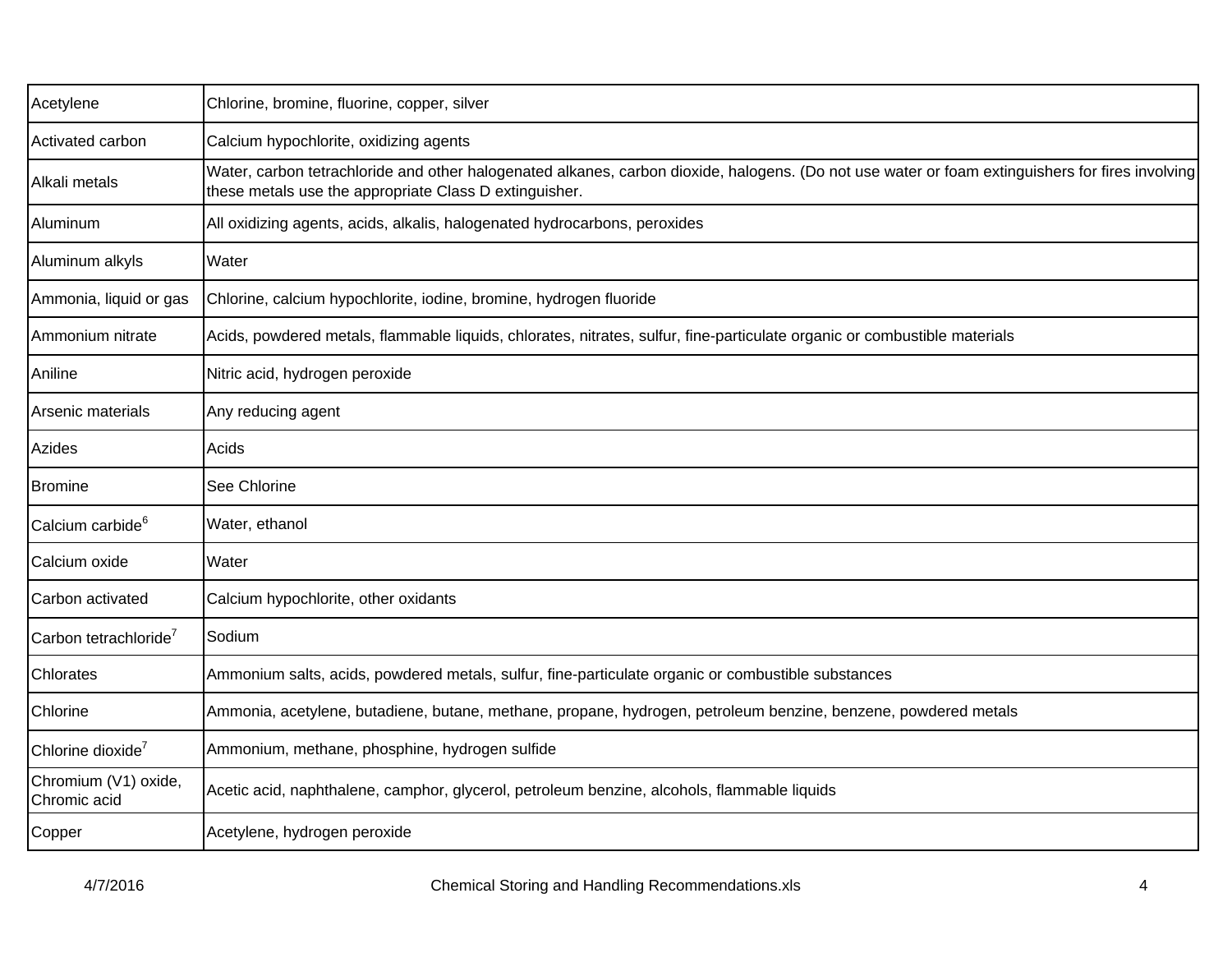| Cumene<br>Hydroperoxides                       | Acids, both organic and inorganic                                                                                                                         |  |
|------------------------------------------------|-----------------------------------------------------------------------------------------------------------------------------------------------------------|--|
| Cyanides                                       | Acids                                                                                                                                                     |  |
| Flammable liquids                              | Ammonium nitrate, chromium (VI) oxide, hydrogen peroxide, nitric acid, sodium peroxide, halogens, chromic acid.                                           |  |
| Fluorine                                       | Extremely aggressive; store separately! Isolate from everything!                                                                                          |  |
| Hydrazine                                      | Hydrogen peroxide, nitric acid, any other oxidant                                                                                                         |  |
| Hydrocarbons, butane,<br>propane, benzene etc. | Fluorine, chlorine, bromine, chromium (VI) oxide, sodium peroxide                                                                                         |  |
| Hydrocyanic acid <sup>7</sup>                  | Nitric acid, alkali                                                                                                                                       |  |
| Hydrogen fluoride<br>(hydrofluoric acid)       | Ammonia (laboratory gas or solutions)                                                                                                                     |  |
| Hydrogen peroxide                              | Copper, chromium, iron, metals and metal salts, alcohols, acetone, organic substances, aniline, nitromethane, combustible substances (solid or<br>liquid) |  |
| Hydrogen sulphide                              | Fuming nitric acid, oxidizing gases                                                                                                                       |  |
| Hypochlorites                                  | Acids, activated carbon                                                                                                                                   |  |
| lodine                                         | Acetylene, ammonia (laboratory gas or solutions)                                                                                                          |  |
| Mercuric oxide <sup>6</sup>                    | Sulfur                                                                                                                                                    |  |
| Nitrates and nitrites                          | Acids                                                                                                                                                     |  |
| Nitric acid                                    | Acetic acid, aniline, chromium (VI) oxide, prussic acid, hydrogen sulfide, flammable liquids and gases                                                    |  |
| Nitrites <sup>7</sup>                          | Acids                                                                                                                                                     |  |
| Nitroparaffins                                 | Inorganic bases, amines                                                                                                                                   |  |
| Oxalic acid                                    | Silver, mercury salts                                                                                                                                     |  |
| Oxygen $7$                                     | Oils, grease, hydrogen; flammable liquids, solids, or gases                                                                                               |  |
| Perchloric acid                                | Acetic anhydride, bismuth and its alloys, alcohols, paper, wood, grease. oil, (all organics)                                                              |  |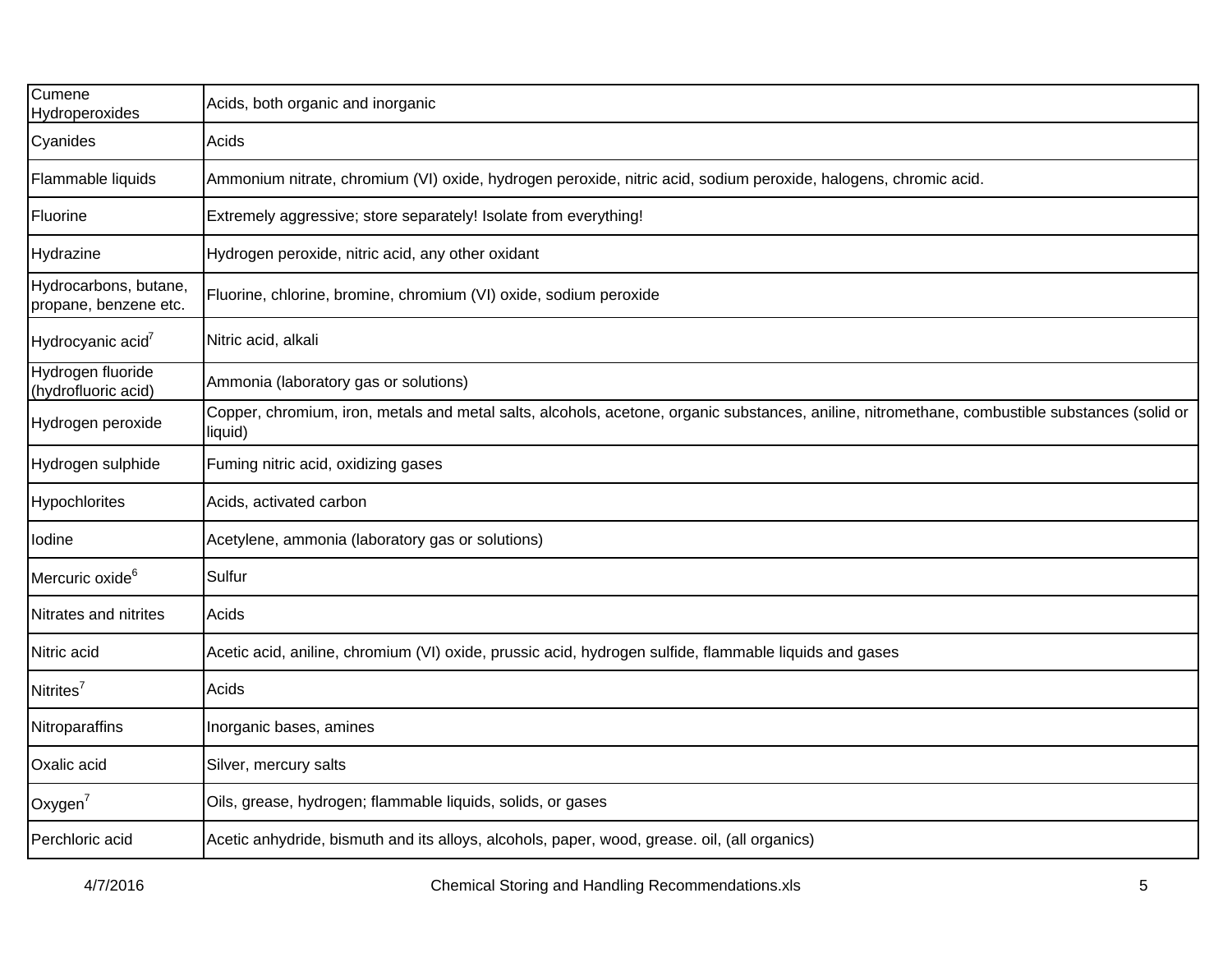| Peroxides, organic                | Acids (organic and inorganic), avoid friction, store cold                                                                                                       |  |
|-----------------------------------|-----------------------------------------------------------------------------------------------------------------------------------------------------------------|--|
| Phosphorus                        | Sulfur, compounds containing oxygen, e.g. chlorates, air, oxygen                                                                                                |  |
| Phosphorus (white) <sup>6,7</sup> | Air, oxygen, alkalis, reducing agents, carbon tetrachloride, carbon dioxide, water, alcohols, acids                                                             |  |
| Phosphorus pentoxide              | Alcohols, strong bases, water                                                                                                                                   |  |
| Potassium                         | Air, oxygen, reducing agents, Carbon tetrachloride, carbon dioxide, water, alcohols, acids                                                                      |  |
| Potassium chlorates               | See Chlorates                                                                                                                                                   |  |
| Potassium perchlorate             | <b>See Chlorates</b>                                                                                                                                            |  |
| Potassium<br>permanganate         | Glycerol, ethylene glycol, benzaldehyde, sulfuric acid                                                                                                          |  |
| Selenides <sup>7</sup>            | Reducing agents                                                                                                                                                 |  |
| Silver                            | Acetylene, oxalic acid tartaric acid, ammonium compounds                                                                                                        |  |
| Sodium                            | See Alkali metals                                                                                                                                               |  |
| Sodium Nitrate <sup>6</sup>       | Ammonium salts                                                                                                                                                  |  |
| Sodium Nitrite <sup>7</sup>       | Ammonium nitrate and other ammonium salts                                                                                                                       |  |
| Sodium peroxide                   | Methanol, ethanol, glacial acetic acid, acetic anhydride, benzaldehyde, carbon disulfide, glycerol, ethylene glycol, ethyl acetate, methyl acetate,<br>furfural |  |
| Sulfides (sulphides)              | Acids                                                                                                                                                           |  |
| Sulfuric acid                     | Potassium chlorate, potassium perchlorate, potassium permanganate (or compounds with similar light metals, such as sodium, lithium)                             |  |
| Sulphur                           | Metals, all oxidizing agents                                                                                                                                    |  |
| Tellurides <sup>7</sup>           | Reducing agents                                                                                                                                                 |  |
| Zinc                              | All oxidizing agents, acids, alkalis, halogenated hydrocarbons, peroxides                                                                                       |  |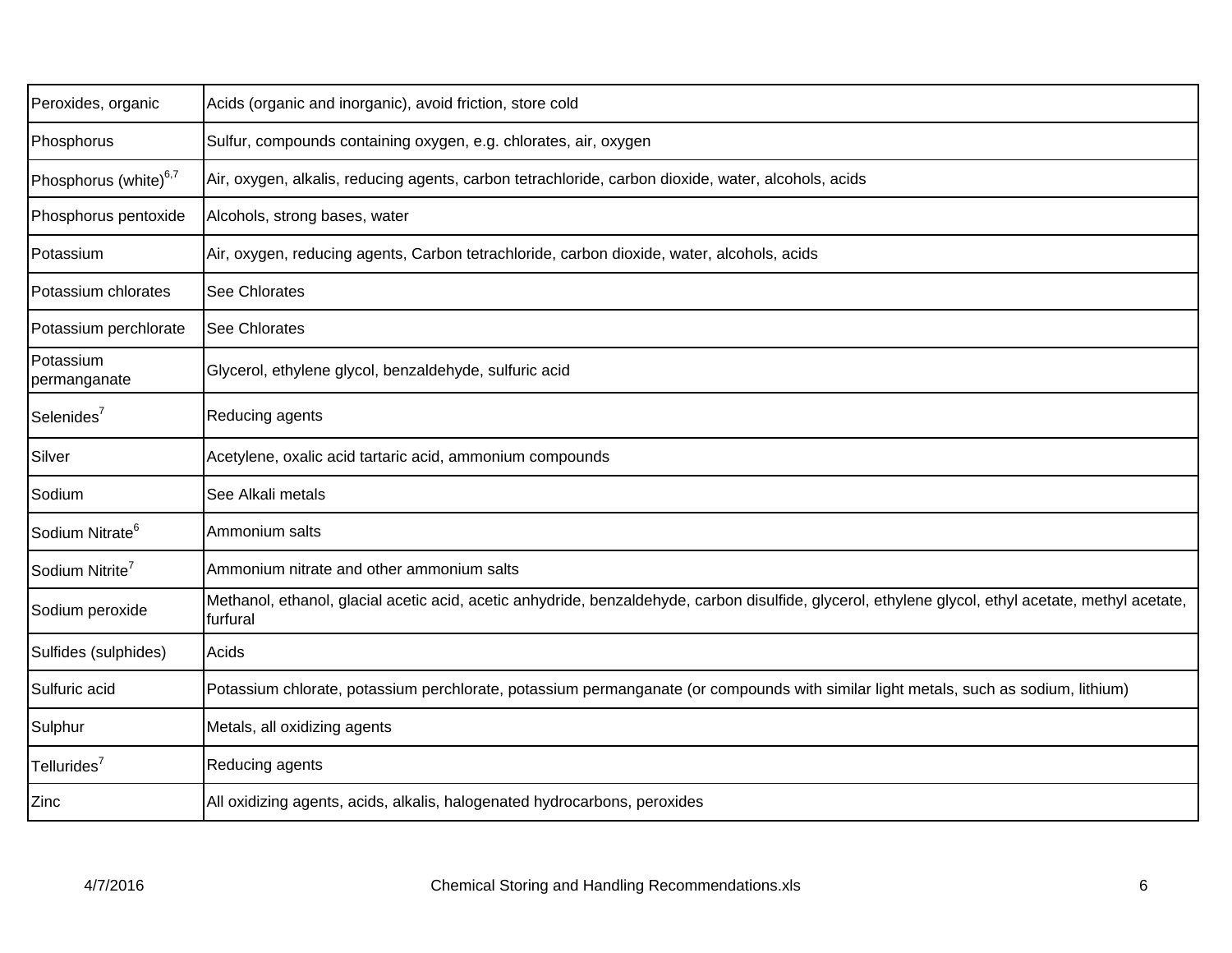| <b>Chemicals Stored Together</b>          | <b>Possible Reaction</b>                                                               |
|-------------------------------------------|----------------------------------------------------------------------------------------|
| Acetic acid & acetaldehyde                | Small amounts of acetic acid will cause the acetaldehyde to polymerize, releasing heat |
| Acetic anhydride & acetaldehyde           | Reaction can be violently explosive                                                    |
| Aluminum metal & ammonium nitrate         | A potential explosive                                                                  |
| Aluminum & bromine vapor                  | Aluminum foil reacts with bromine vapor at room temperature and combusts               |
| Ammonia vapor & bromine vapor             | Unstable nitrogen tribromide is formed, explosion may result                           |
| Ammonium nitrate & acetic acid            | A mixture may result in ignition, especially if acetic acid is concentrated            |
| Cupric sulfide & cadmium chlorate         | Will explode on contact                                                                |
| Hydrogen peroxide & ferrous sulfide       | Forms a vigorous, highly exothermic reaction                                           |
| Hydrogen peroxide & lead II or IV oxide   | Violent, possibly explosive reaction                                                   |
| Lead perchlorate & methyl alcohol         | Forms an explosive mixture if agitated                                                 |
| Lead sulfide & hydrogen peroxide          | Vigorous, potentially explosive reaction                                               |
| Mercury II nitrate & methanol             | May form mercury fulminate - an explosive                                              |
| Nitric acid & phosphorus                  | Phosphorus burns spontaneously in the presence of nitric acid                          |
| Potassium cyanide & potassium<br>peroxide | A potentially-explosive mixture if heated                                              |
| Sodium nitrate & sodium thiosulfate       | A mixture of the dry materials can result in an explosion                              |

## **Table 4. Possible Reactions That May Occur Due to Improper Storage of Incompatible Chemicals<sup>5</sup>**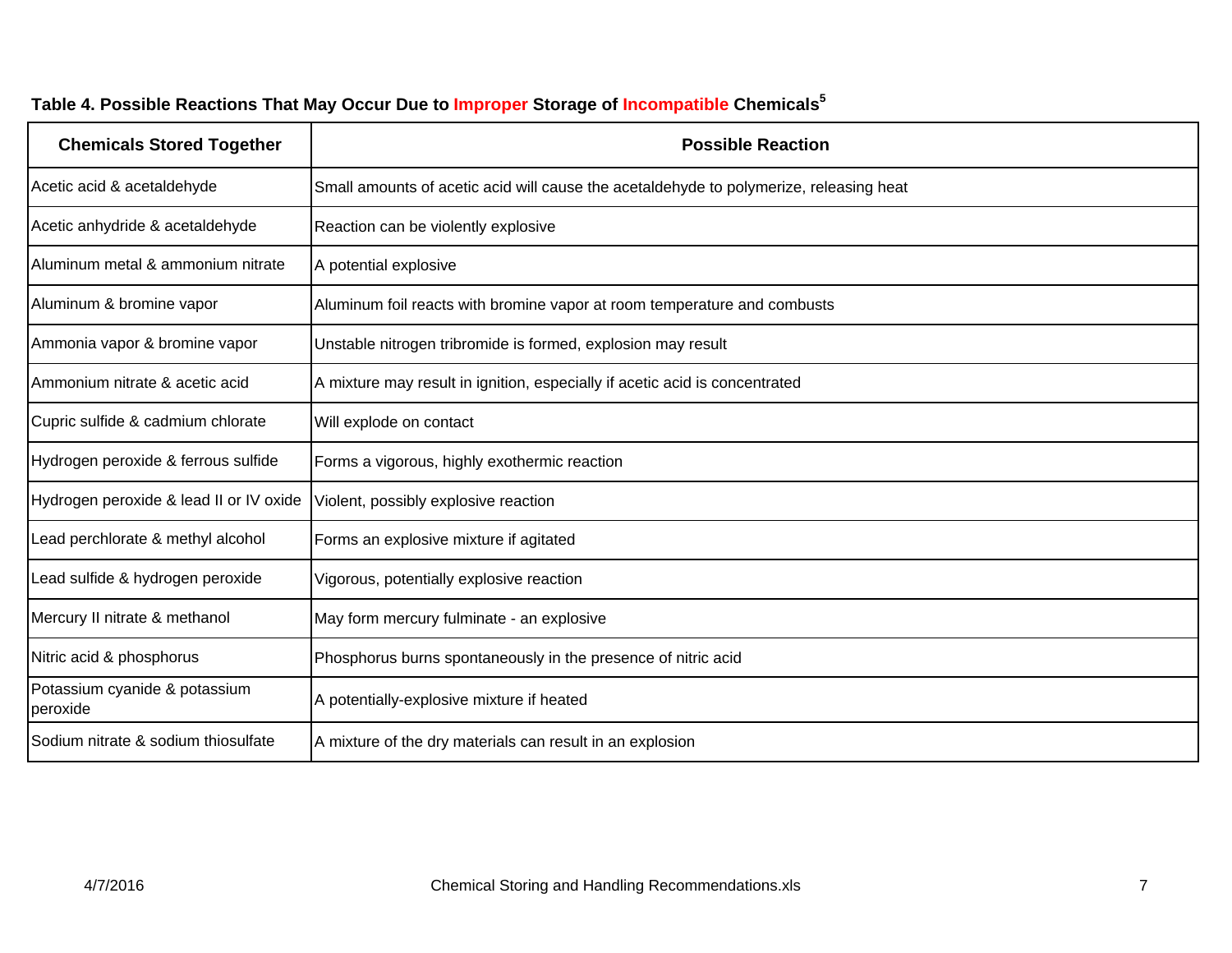| Acetone + Chloroform in the presence of base                                                |
|---------------------------------------------------------------------------------------------|
| Acetylene + Copper, Silver, Mercury salts                                                   |
| Carbon Disulfide + Sodium Azide                                                             |
| Chlorine + an Alcohol                                                                       |
| Chloroform or Carbon Tetrachloride + Powdered Aluminum or Magnesium                         |
| Decolorizing Carbon + an Oxidizing Agent                                                    |
| Diethyl Ether + Chlorine (including a chlorine atmosphere)                                  |
| Dimethyl Sulfoxide + Chromium Trioxide                                                      |
| Ethanol + Calcium Hypochlorite                                                              |
| Ethanol + Silver Nitrate                                                                    |
| Nitric Acid + Acetic Anhydride or Acetic Acid                                               |
| Picric Acid + a heavy metal salt such as Lead, Mercury, or Silver Oxide + Ammonia + Ethanol |
| Sodium + a Chlorinated Hydrocarbon                                                          |
| Sodium Hypochlorite + an Amine                                                              |

**Table 5. Potentially Explosive Combinations of Common Reagents<sup>7</sup>**